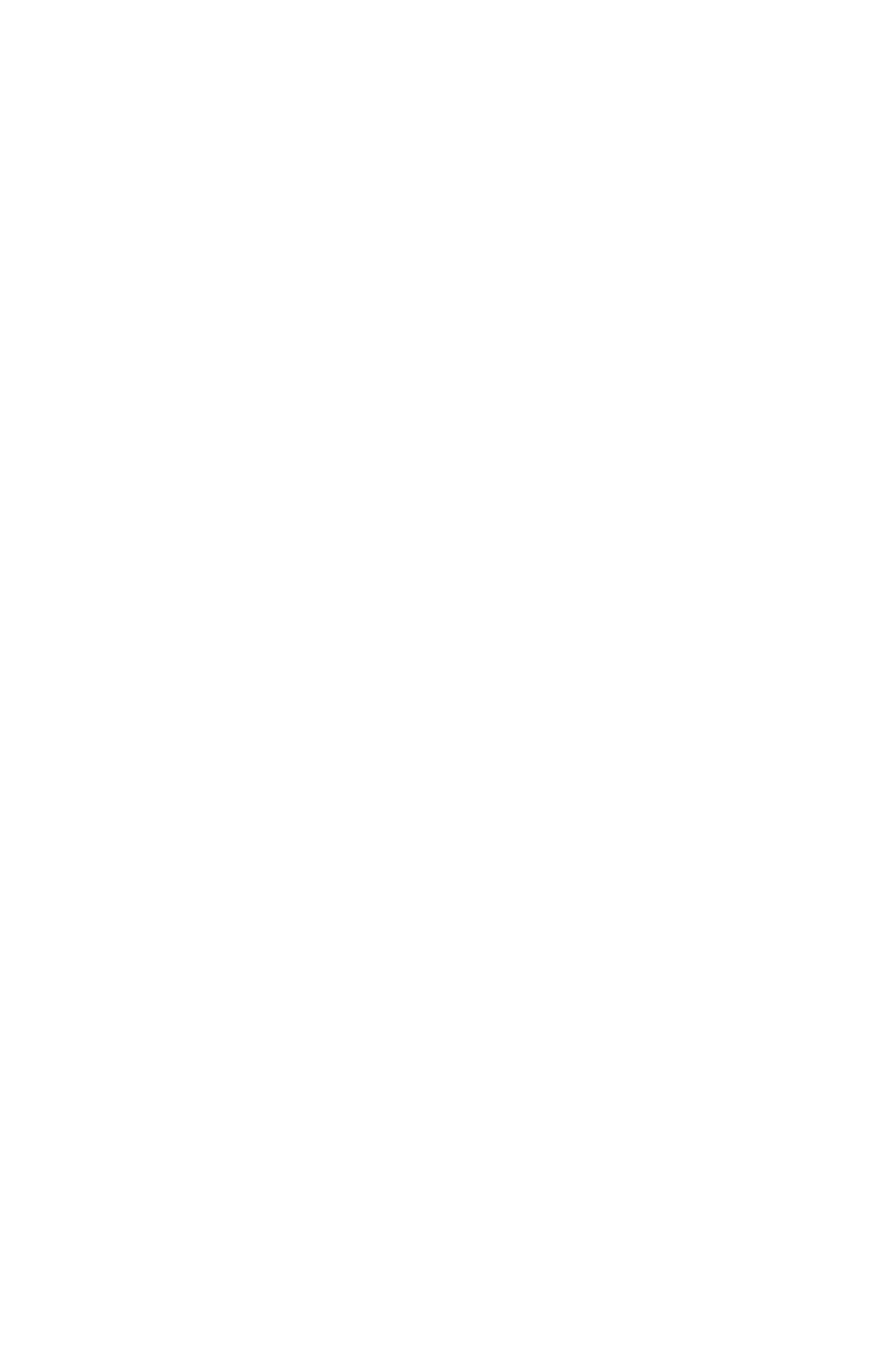### **TREATY SERIES. No. 8.**  1895.

#### **AGREEMENT**

**BETWEEN** 

## THE **GOVERNMENTS** OF **GREAT BRITAIN AND** RUSSIA

WITH REGARD TO THE

## SPHERES OF INFLUENCE OF THE TWO COUNTRIES IN THE REGION OF THE PAMIRS.

**London, March 11, 1895.** 

*Presented to both Houses* of *Parliament by Command* qf *Her Majerty. April* **1895.** 

**LONDON: PRINTED FOR HER MAJESTY'S STATIONERI' OFFICE**  BY HARRISON AND SONS, ST. MARTIN'S LANE, **PRINTERS IN ORDINARY TO HER MAJESTY.** 

And to be purchased, either directly or through any Bookseller, from EYRE and SPOTTISWODE, East Harding Street, Fleet Street, F.C., and 32, Abingdon Street, Westminster, S.W.; or **JOHN MENZIES & CO., 12, Hanover Street, Edinburgh, and 90, West Nile Street, Glasgow; or** Honous, Figois & Co., Limited, 104, Grafton Street, Dubliu.  $[C. - 7643.]$  *Price*  $\frac{1}{2}d$ *.*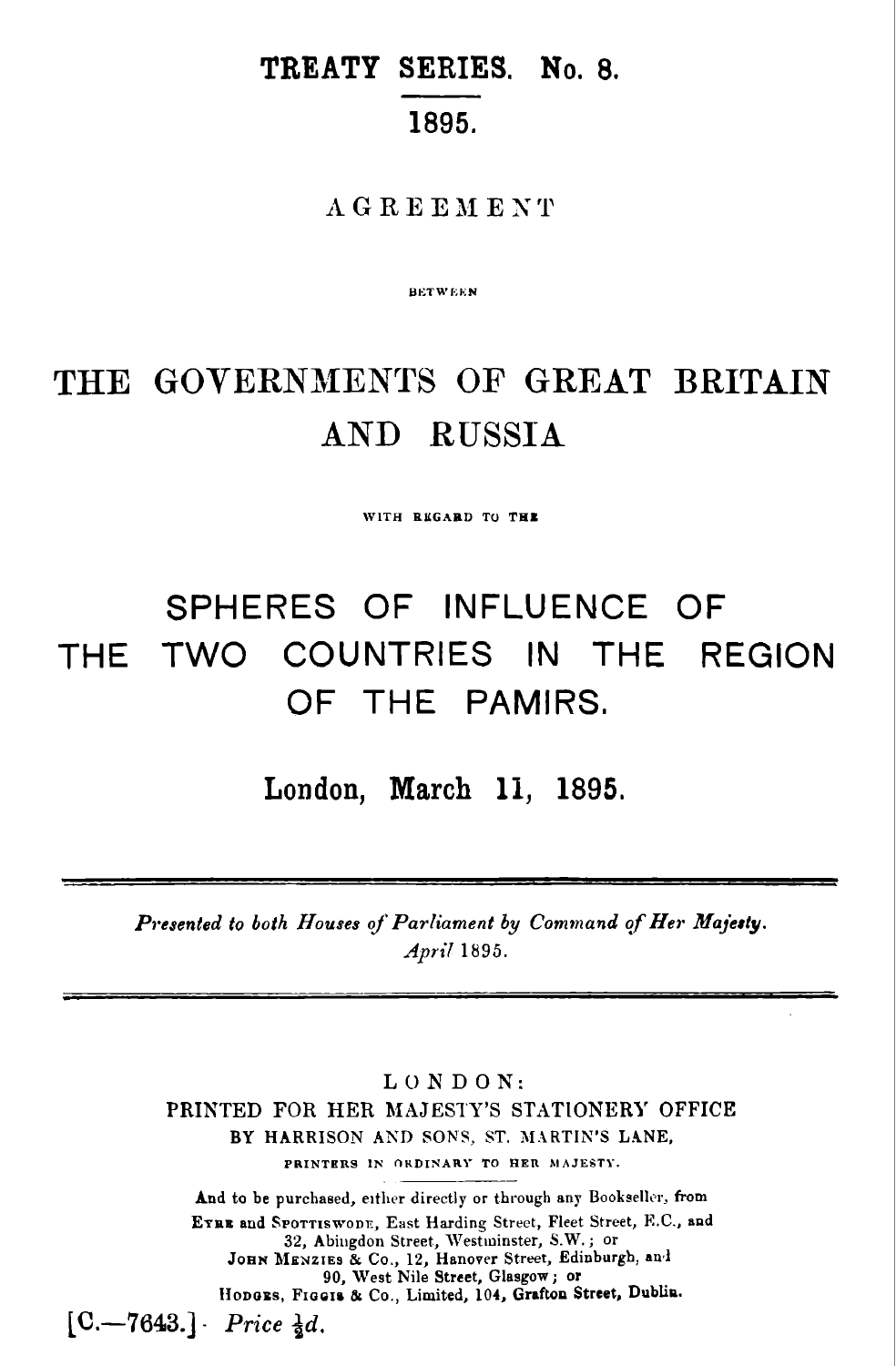#### AGREEMENT BETWEEN THE GOVERNMENTS OF GREAT BRITAIN AND RUSSIA WITH REGARD TO THE SPHERES OF INFLUENCE OF THE TWO COUNTRIES IN THE REGION OF THE PAMIRS.

London, March 11, 1895.

No. 1.

The Earl of Kimberley to M. de Staal.

Foreign Office, March 11, 1895. Your Excellency, As a result of the negotiations which have taken place between our two Governments in regard to the spheres of influence of Great Britain and Russia in the country to the east of Lake Victoria (Zor Koul), the following points have been agreed upon between us :-

1. The spheres of influence of Great Britain and Russia to the east of Lake Victoria (Zor Koul) shall be divided by a line which, starting from a point on that lake near to its eastern extremity, shall follow the crests of the mountain range running somewhat to the south of the latitude of the lake as far as the Bendersky and Orta-Bel Passes.

From thence the line shall run along the same range while it remains to the south of the latitude of the said lake. On reaching that latitude it shall descend a spur of the range towards Kizil Rabat on the Aksu River, if that locality is found not to be north of the latitude of Lake Victoria, and from thence it shall be prolonged in an easterly direction so as to meet the Chinese frontier.

If it should be found that Kizil Rabat is situated to the north of the latitude of Lake Victoria, the line of demarcation shall be drawn to the nearest convenient point on the Aksu River south of that latitude, and from thence prolonged as aforesaid.

2. The line shall be marked out, and its precise configuration shall be settled by a Joint Commission of a purely technical character, with a military escort not exceeding that which is strictly necessary for its proper protection.

The Commission shall be composed of British and Russian Delegates, with the necessary technical assistance.

Her Britannic Majesty's Government will arrange with the  $\lceil 58 \rceil$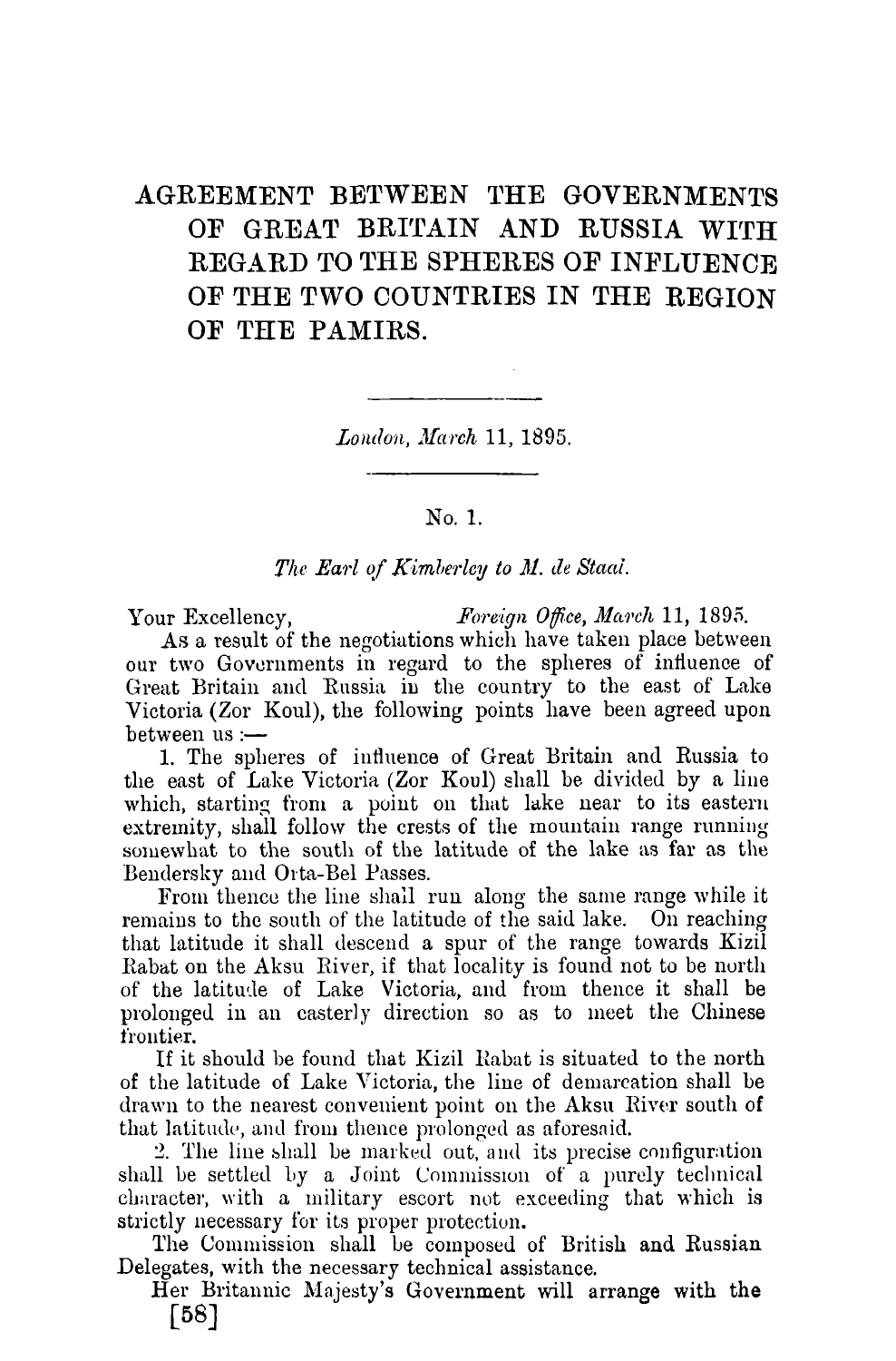Ameer of Afghanistan as to the manner in which His Highness shall be represented on the Commission.

3. The Commission shall also be charged to report any facts which can be ascertained on the spot bearing on the situation of the Chinese frontier, with a view to enable the two Governments to come to an agreement with the Chinese Government as to the limits of Chinese territory in the vicinity of the line, in such manner as may be found most convenient.

4. Her Britannic Majesty's Government and the Government of His Majesty the Emperor of Russia engage to abstain from exercising any political influence or control, the former to the north, the latter to the south, of the above line of demarcation.

Her Britannic Majesty's Government engage that the 5. territory lying within the British sphere of influence between the Hindu Kush and the line running from the east end of Lake Victoria to the Chinese frontier shall form part of the territory of the Ameer of Afghanistan, that it shall not be annexed to Great Britain, and that no military posts or forts shall be established in it.

The execution of this Agreement is contingent upon the evacuation by the Ameer of Afghanistan of all the territories now occupied by His Highness on the right bank of the Panjah, and on the evacuation by the Ameer of Bokhara of the portion of Darwaz which lies to the south of the Oxus, in regard to which Her Britannic Majesty's Government and the Government of His Majesty the Emperor of Russia have agreed to use their influence respectively with the two Ameers.

I shall be obliged if, in acknowledging the receipt of this note. your Excellency will record officially the Agreement which we have thus concluded in the name of our respective Governments.

 $I$  am, &c.

#### (Signed) KIMBERLEY.

#### No. 2.

#### M. de Staal to the Earl of Kimberley.-(Received March 11.)

Londres, le  $27$  Février (11 Mars), 1895. M. le Comte. J'AI eu l'honneur de recevoir la note que votre Excellence a bien voulu m'adresser en date de ce jour.

Cette communication énumère les dispositions de l'arrangement auquel ont abouti les négociations engagées entre le Gouvernement de l'Empereur, mon auguste Maître, et le Gouvernement de Sa Maiesté Britannique, au sujet de la délimitation des sphères d'influence de la Russie et de la Grande-Bretagne dans la région des Pamirs à l'est du Lac Zor-Koul (Victoria).

Étant dument autorisé à constater l'acceptation par mon Gouvernement du dit arrangement je me fais un devoir d'en reproduire les termes ci-après, savoir :-

1. Les sphères d'influence de la Russie et de la Grande-